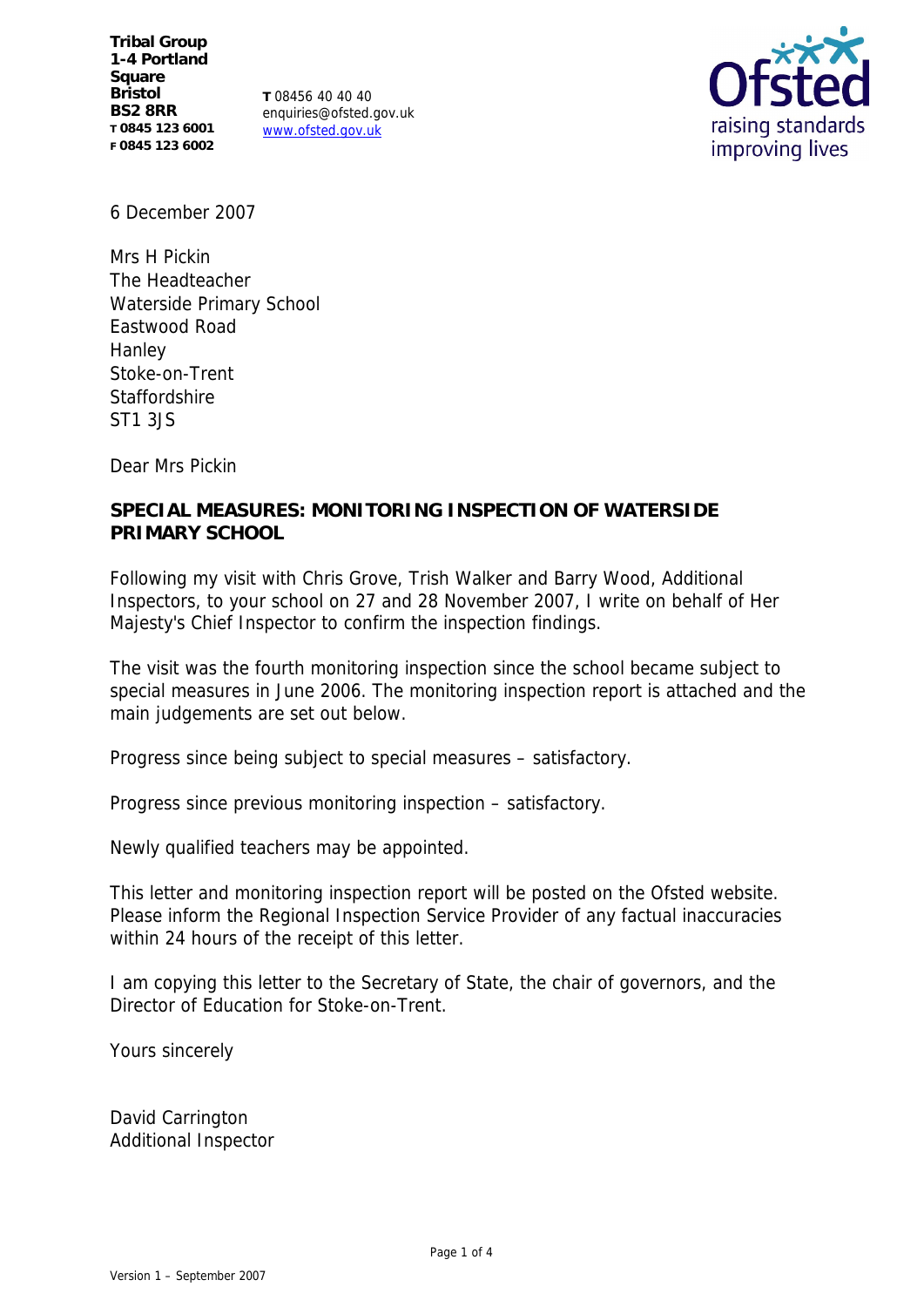

# SPECIAL MEASURES: MONITORING OF WATERSIDE PRIMARY SCHOOL

**Report from the fourth monitoring inspection: 27 and 28 November 2007**

#### **Evidence**

The inspectors observed the school's work, evaluated pupils' books, scrutinised documents, and met with the headteacher, senior leaders, two groups of pupils, two representatives from the local authority and the vice chair of governors and two other governors.

## **Context**

There has been a restructuring of the senior leadership team and governors, and new teaching staff since the third monitoring visit.

#### **Achievement and standards**

It is apparent that standards are rising in line with the school's increased targets for Year 6. Evidence from pupils' books and lesson observations confirms the school's opinion that 88% of the current Year 6 class are on track to reach Level 4+ at the end of the school year. Around a quarter of the pupils should attain the higher Level 5. Such attainment suggests that standards are moving closer to the expected level in English and mathematics.

Standards are below the level expected in Year 2, but are rising, as they are in Years 4 and 5 due to the good quality teaching and learning. Good teaching is also giving a lift to standards in the Foundation Stage. Children clearly enter school with low levels of skill and knowledge. As identified in my last letter, there are particular weaknesses in communication, language and literacy and in personal, social and emotional development when the children start school. These weaknesses are not totally eliminated by the time they move to Year 1, although standards are not as low as they were. Standards are well below average overall.

In the Foundation Stage, Years 2, 4, 5 and 6, pupils' progress is good. However, this leaves a quarter of the school where progress is satisfactory but not yet good enough. Here, work is inconsistently challenging, especially for the more able pupils. In a few lessons in these two years, the progress made by some pupils goes unnoticed because of the nature of supervision where the adults concentrate on the work of particular groups, leaving the others too much to their own devices.

The progress made by pupils with learning difficulties and disabilities is similar to that of the other pupils. Improvements to provision for these pupils include more precision in planning, detailed tracking of progress, and better quality support in lessons.

The progress of pupils who learn English as an additional language was investigated carefully this time as it was not a focus of attention at the last visit. Evidence from lessons and pupils' work and talking to the pupils themselves shows that their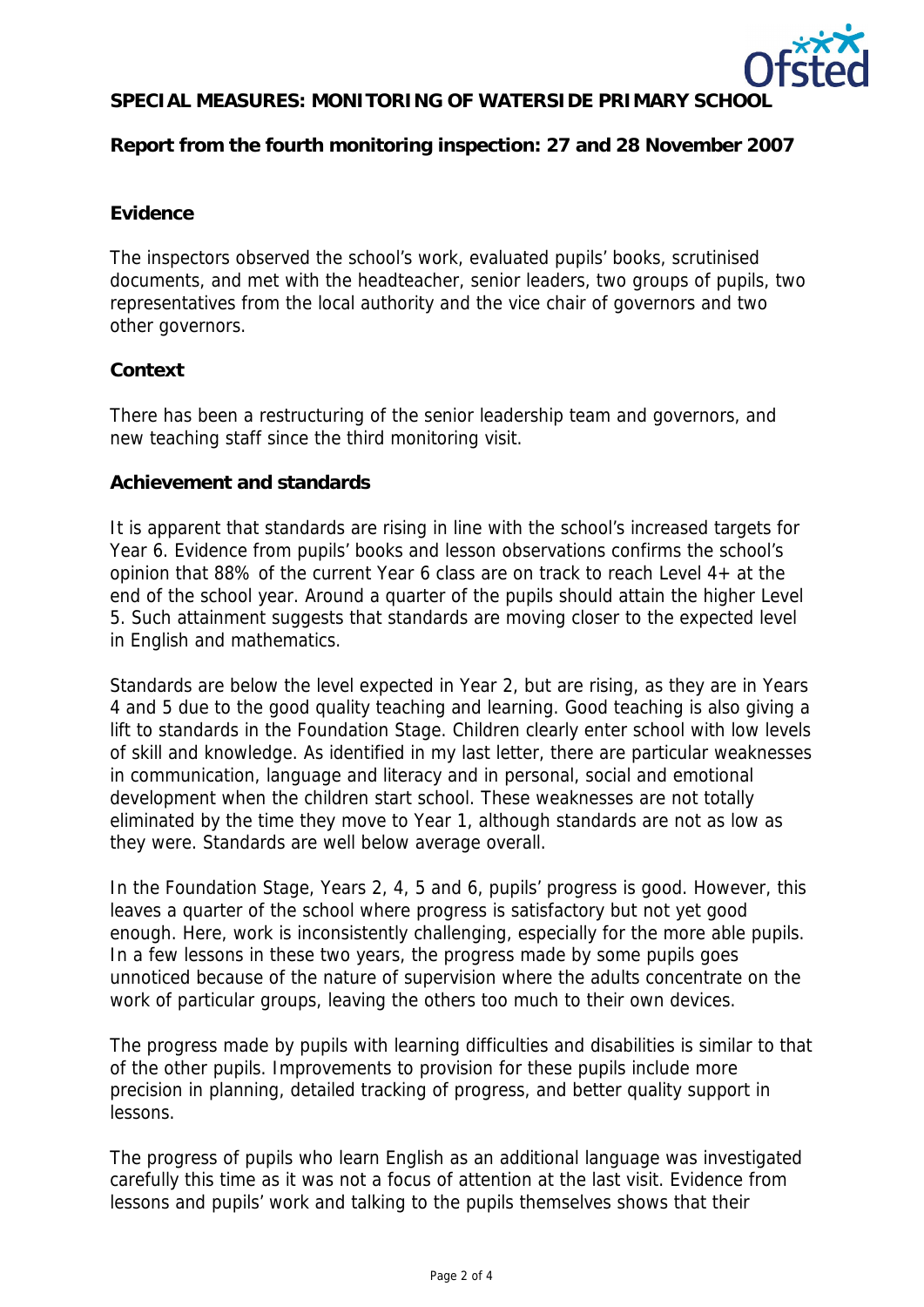

progress is good in the year groups where the other pupils do well. In these years staff are keenly aware of these pupils' needs and generally provide effective opportunities for learning, with well timed intervention and support.

# **Personal development and well-being**

Pupils' personal development shows similar traits to that found at the previous visit. It remains good. Behaviour is usually good, although it is less so in lessons where the expectations, challenge and pace are not good enough. It was observed this time that pupils at play do so amicably, happily, and with very little boisterous behaviour. Attendance levels have risen well and are now average. The improvement here is due to the very good work of the school to build a successful partnership with parents. Most pupils enjoy school and work hard. The strengths of pupils' personal development are due to effective pastoral care and guidance.

## **Quality of provision**

A key success since the previous visit is the meeting of the school's target of 75% good teaching. This marks good improvement since the first monitoring visit one year ago when the proportion hovered around 45%. Inspectors checked the school evaluation of teaching quality carefully and agree with the school's figures. However, the good quality teaching is clustered in particular years and is not evenly distributed across the school. Continuing staffing difficulties in Years 1 and 3 have limited the school's work to improve teaching quality in those two classes. They were the focus of concern at the previous visit because of the imprecise match of work to pupils' needs, and remain so.

The school has improved the quality of teaching to a good level in Years 2, 4, 5 and 6 since the last visit. Many pupils in these classes were affected by inadequate provision during the first half of last school year, but are rapidly making up lost ground due to teachers' high expectations and the good challenge in the work they are set. All pupils in Years 2, 4 and 6 are all taught particularly well and there is evidence of some outstanding provision in these years where lessons often sparkle. There have been some good appointments made to the teaching staff.

Assessment has moved on. It is now much more rigorous and the information produced is used in compiling the records of pupils' progress. Teacher assessment results in Year 2 are particularly well validated and give a secure platform for measuring progress. Assessment in the Foundation Stage is also reliable. Work is required to improve the use of assessment and target tracking data in making improvements to provision in Years 1 and 3.

The curriculum continues to evolve satisfactorily. The three core subjects and information and communication technology are managed by key members of staff, although other subjects do not have coordinators. The curriculum is basically secure, but monitoring of its quality and impact is inconsistent because of the current arrangements for subject leadership. This is slowing the pace of curriculum development in some subjects.